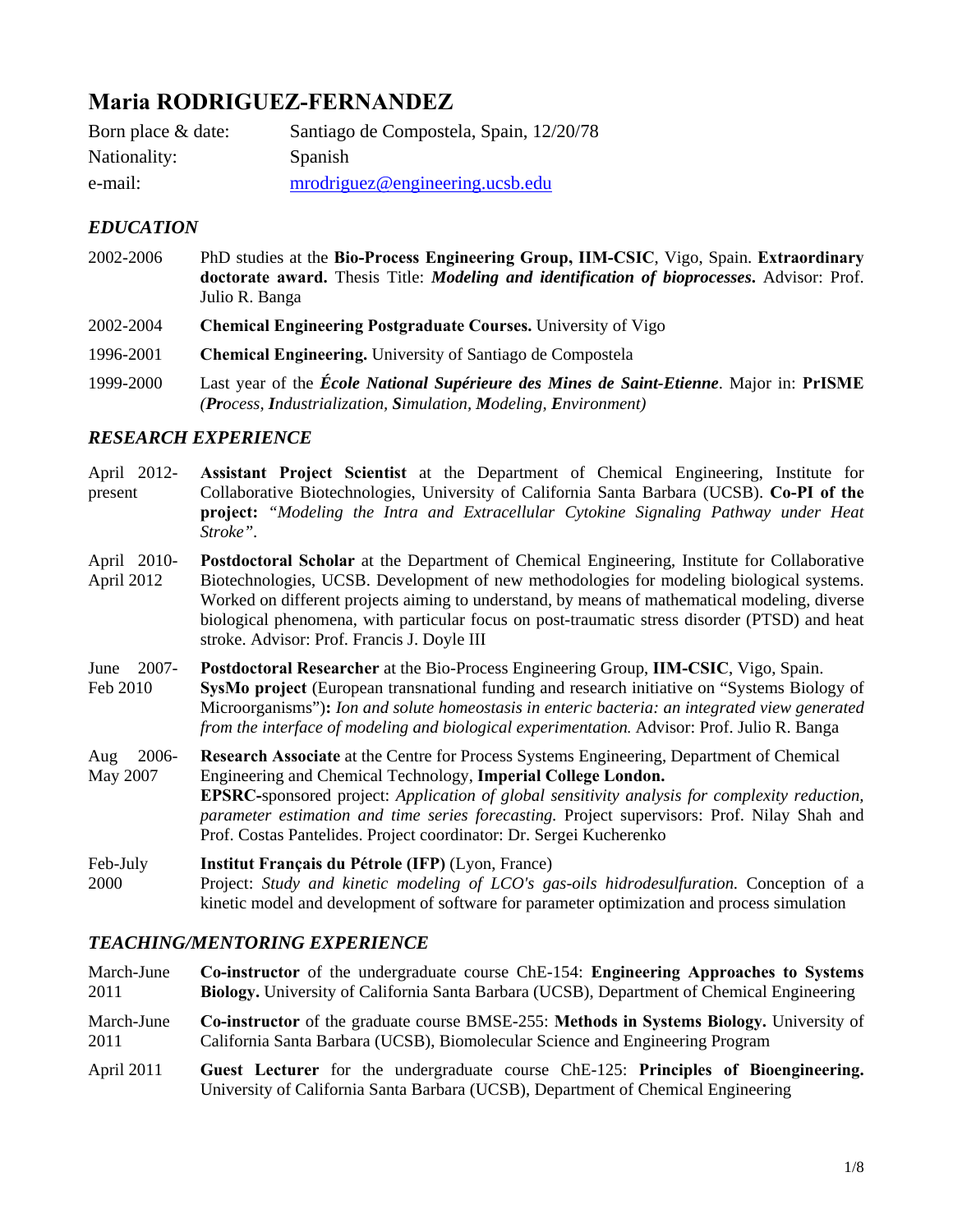March-Aug 2008 **Mentored** Markus Rehberg, undergraduate student from Otto-von-Guericke University, Magdeburg (Germany) visiting IIM-CSIC, Vigo (Spain) with the Erasmus program

Sept-Oct 2008 **Mentored** Alejandra Cardelle-Cobas, graduate student from IFI-CSIC, Madrid (Spain) visiting IIM-CSIC, Vigo (Spain)

#### *JOURNAL ARTICLES (over 600 citations)*

- 1. Leon L. R, Dineen S., Blaha M. D., Rodriguez-Fernandez M., Clarke D. (2013) **Attenuated Thermoregulatory, Metabolic and Liver Acute Phase Protein Response to Heat Stroke in TNF Receptor Knockout Mice***.* American Journal of Physiology, Accepted.
- 2. Rodriguez-Fernandez M., Grosman B., Yuraszeck T., Helwig B. G., Leon L. R. & Doyle III F. J. (2013) **Modeling the Intra- and Extracellular Cytokine Signaling under Heat Stroke in the Liver.** *PLoS ONE, 8(9): e73393, DOI: 10.1371/journal.pone.0073393.*
- 3. Rodriguez-Fernandez M., Rehberg M., Kremling A. & Banga J. R. (2013) **Simultaneous model discrimination and parameter estimation in dynamic models of cellular systems.** *BMC Systems Biology, 7:76, DOI:10.1186/1752-0509-7-76.*
- 4. Sriram K., Rodriguez-Fernandez M & Doyle III F. J. (2012) **A detailed modular analysis of heat-shock protein dynamics under acute and chronic stress and its implication in anxiety disorders.** *PLoS One, 7(8): e42958, DOI: 10.1371/journal.pone.0042958.*
- 5. Rodriguez-Fernandez M., Banga J. R. & Doyle III F. J. (2012) **Novel global sensitivity analysis methodology accounting for the crucial role of the distribution of input parameters: application to systems biology models.** *International Journal of Robust and Nonlinear Control, 22(10):1082–1102, DOI: 10.1002/rnc.2797.*
- 6. Sriram K., Rodriguez-Fernandez M & Doyle III F. J. (2012) **Modeling cortisol dynamics in the neuroendocrine axis distinguishes normal, depressed, and post-traumatic stress disorder (PTSD) in humans.** *PLoS Computational Biology, 8(2): e1002379, DOI:10.1371/journal.pcbi.1002379.*
- 7. Rodriguez-Fernandez M.\*, Cardelle-Cobas A.\*, Villamiel M. & Banga J. R. (2011) **Detailed Kinetic Models Describing Lactulose Hydrolysis and Oligosaccharide Synthesis Using Different β-Galactosidases.** *Journal of Biotechnology, 153:116-124, DOI: 10.1016/j.jbiotec.2011.03.012.*
- 8. Yuraszeck T. M., Neveu P., Rodriguez-Fernandez M., Robinson A., Kosik K. S. & Doyle III F. J. (2010) **Vulnerabilities in the Tau Network and The Role of Ultrasensitive Points in Tau Pathophysiology.** *PLoS Computational Biology, 6(11):e1000997, DOI: 10.1371/journal.pcbi.1000997.*
- 9. Rodriguez-Fernandez M. & Banga J. R. (2010) **SensSB: A software toolbox for the development and sensitivity analysis of systems biology models.** *Bioinformatics, 26(13):1675-1676, DOI: 10.1093/bioinformatics/btq242.*
- 10. Kucherenko S., Rodriguez-Fernandez M., Pantelides C. C. & Shah N. (2009) **Monte Carlo evaluation of Derivative based Global Sensitivity Measures.** *Reliability Engineering & System Safety, Vol. 94, 1135- 1148, DOI: 10.1016/j.ress.2008.05.006.*
- 11. Rodriguez-Fernandez M., Balsa-Canto E., Egea J. A. & Banga J. R. (2007) **Identifiability and Robust Parameter Estimation in food process modelling: application to a drying model.** *Journal of Food Engineering, 83(3):974-383, DOI: 10.1016/j.jfoodeng.2007.03.023.*
- 12. Balsa-Canto E., Rodriguez-Fernandez M. & Banga J. R. (2007) **Optimal design of dynamic experiments for improved estimation of kinetic parameters of thermal degradation.** *Journal of Food Engineering, 82(2):178-188, DOI: 10.1016/j.jfoodeng.2007.02.006.*
- 13. Egea J. A., Rodriguez-Fernandez M., Banga J. R. & Marti R. (2007) **Scatter Search for Chemical and Bio-Process Optimization.** *Journal of Global Optimization. 37(3):481-503, DOI: 10.1007/s10898-006-9075-3.*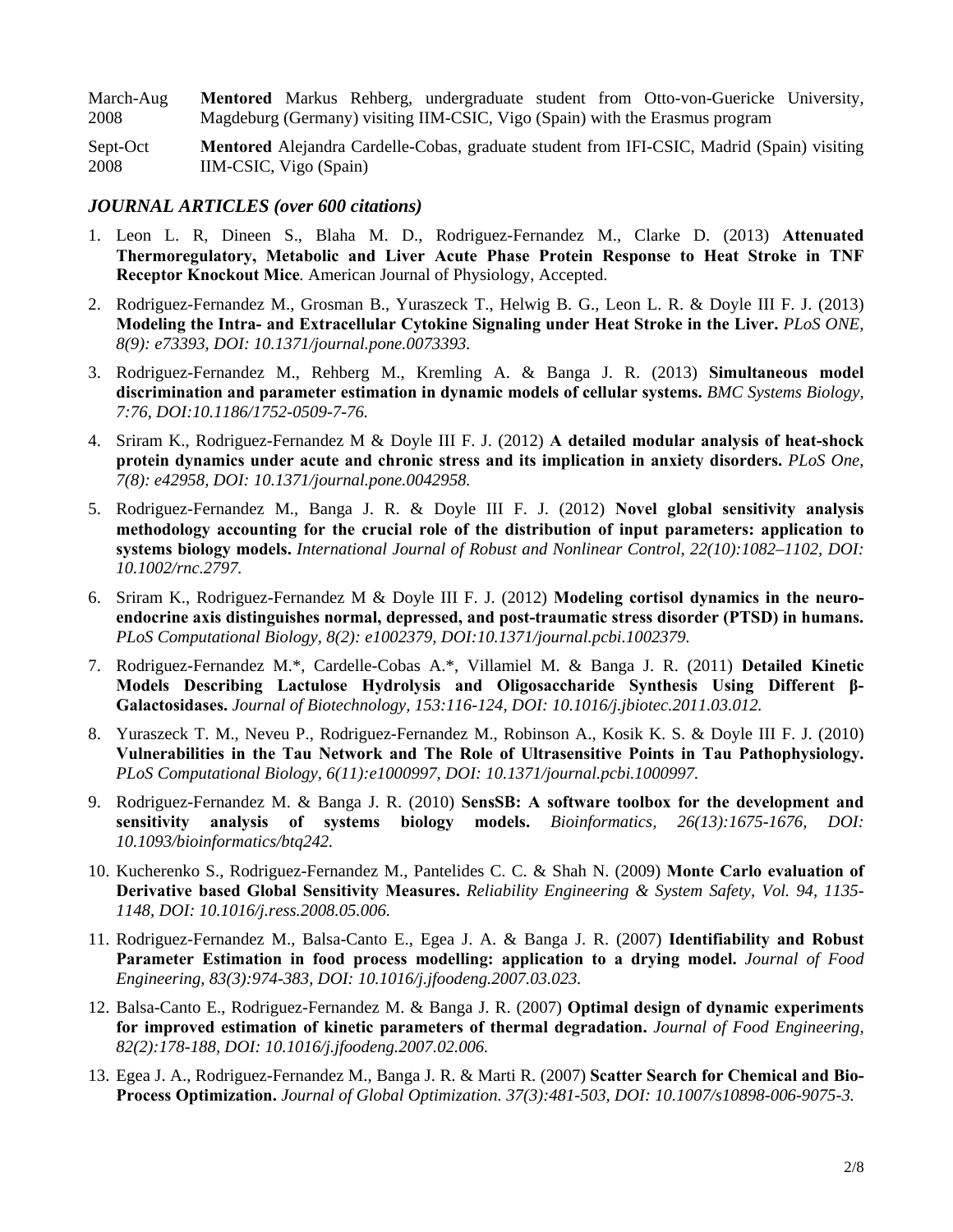- 14. Rodriguez-Fernandez M., Egea J. A. & Banga J. R. (2006) **Novel Metaheuristics for Parameter Identification in Nonlinear Dynamic Biological Systems.** *BMC Bioinformatics. 7:483, DOI: 10.1186/1471-2105-7-483*.
- 15. Rodriguez-Fernandez M., Mendes P. & Banga J. R. (2006) **A Hybrid Approach for Efficient and Robust Parameter Estimation in Biochemical Pathways.** *BioSystems, 83:248-265, DOI: 10.1016/j.biosystems.2005.06.016.*
- 16. Banga J. R., Balsa-Canto E., Rodriguez-Fernandez M. & Alonso A. A. (2005) **Model Calibration in Systems Biology.** *BioForum Europe 9:42-43.*

## *PEER REVIEWED PROCEEDINGS*

- 1. Rodriguez-Fernandez M., Banga J. R. & Doyle III F. J. (2010) **Global sensitivity analysis for systems biology: an overview of current methods and applications.** Proceedings of the *6th Workshop on Computation of Biochemical Pathways and Genetic Networks,* Logos Verlag Berlin GmbH.
- 2. Kiparissides A., Rodriguez-Fernandez M., Kucherenko S., Mantalari A. & Pistikopoulos E. N. (2008) **Application of Global Sensitivity Analysis to Biological models.** *Computer-Aided Chemical Engineering, Vol. 25, pp. 689-694, Elsevier.*
- 3. Rodriguez-Fernandez M., Kucherenko S., Pantelides C. C. & Shah N. (2007) **Optimal experimental design based on global sensitivity analysis.** *Computer-Aided Chemical Engineering, Vol. 24, pp. 63-68, Elsevier.*
- 4. Palerm C. C., Rodriguez-Fernandez M., Bevier W. C., Zisser H., Banga J.R., Jovanovic L. & Doyle III F. J. (2006) **Robust Parameter Estimation in a Model for Glucose Kinetics in Type 1 Diabetes Subjects.** Proceedings of the *IEEE Engineering in Medicine and Biology Conference*, New York, USA.
- 5. Rodriguez-Fernandez M., Alonso A. A. & Banga J. R. (2005) **Robust Parameter Estimation in Nonlinear Dynamic Process Models.** *Computer Aided Chemical Engineering, Vol. 20, pp. 37-42, Elsevier.*
- 6. Banga J.R., Balsa-Canto E., Moles C. G., Garcia S., Sendin O. H., Rodriguez-Fernandez M. & Alonso A. A. (2004) **Advances in the Optimization of Industrial Food Processing.** Proceedings of *FOODSIM'2004*, WICC-WIR, Wageningen, Holland.
- 7. Rodriguez-Fernandez M., Alonso A. A & Banga J. R. (2004) **Robust Parameter Estimation in Heat and Mass Transfer Models of Food Processing.** Proceedings of the *International Conference on Engineering and Food 9 (ICEF 9)*, Montpellier, France.
- 8. Fernandez C. V., Garcia M. R., Rodriguez-Fernandez M., Balsa-Canto E., Banga J. R. & Alonso A. A. (2004) **On Systematic Model Reduction Techniques for Dynamic Optimization and Robust Control of Distributed Process Systems.** *Computer Aided Chemical Engineering, Vol. 18, pp. 841-846, Elsevier.*

### *BOOK CHAPTERS*

- 1. Yang R., Rodriguez-Fernandez M,. St. John P. C. & Doyle III F. J. (2013) **Systems Biology.** *In: Ewart Carson and Claudio Cobelli (Eds) Modelling Methodology for Physiology and Medicine, 2nd Edition, Elsevier.*
- 2. Rodriguez-Fernandez M. & Doyle III F. J. (2013) **Optimal Experiment Design, Multimodality.** *In: Dubitzky W., Wolkenhauer O., Cho K., Yokota H. (Ed.) Encyclopedia of Systems Biology. Springer-Verlag Berlin Heidelberg, 2013. DOI: 10.1007/SpringerReference\_319320.*
- 3. Rodriguez-Fernandez M. & Banga J. R. (2009) **Global sensitivity analysis of a biochemical pathway model.** *Advances in Soft Computing. Vol. 49, pp. 233-242, Springer.*
- 4. Rodriguez-Fernandez M., Alonso A. A. & Banga J. R. (2007) **Robust Identification in Nonlinear Dynamic Process Models.** *Taming Heterogeneity and Complexity of Embedded Control (IsteLtd), pp. 635- 644, Wiley.*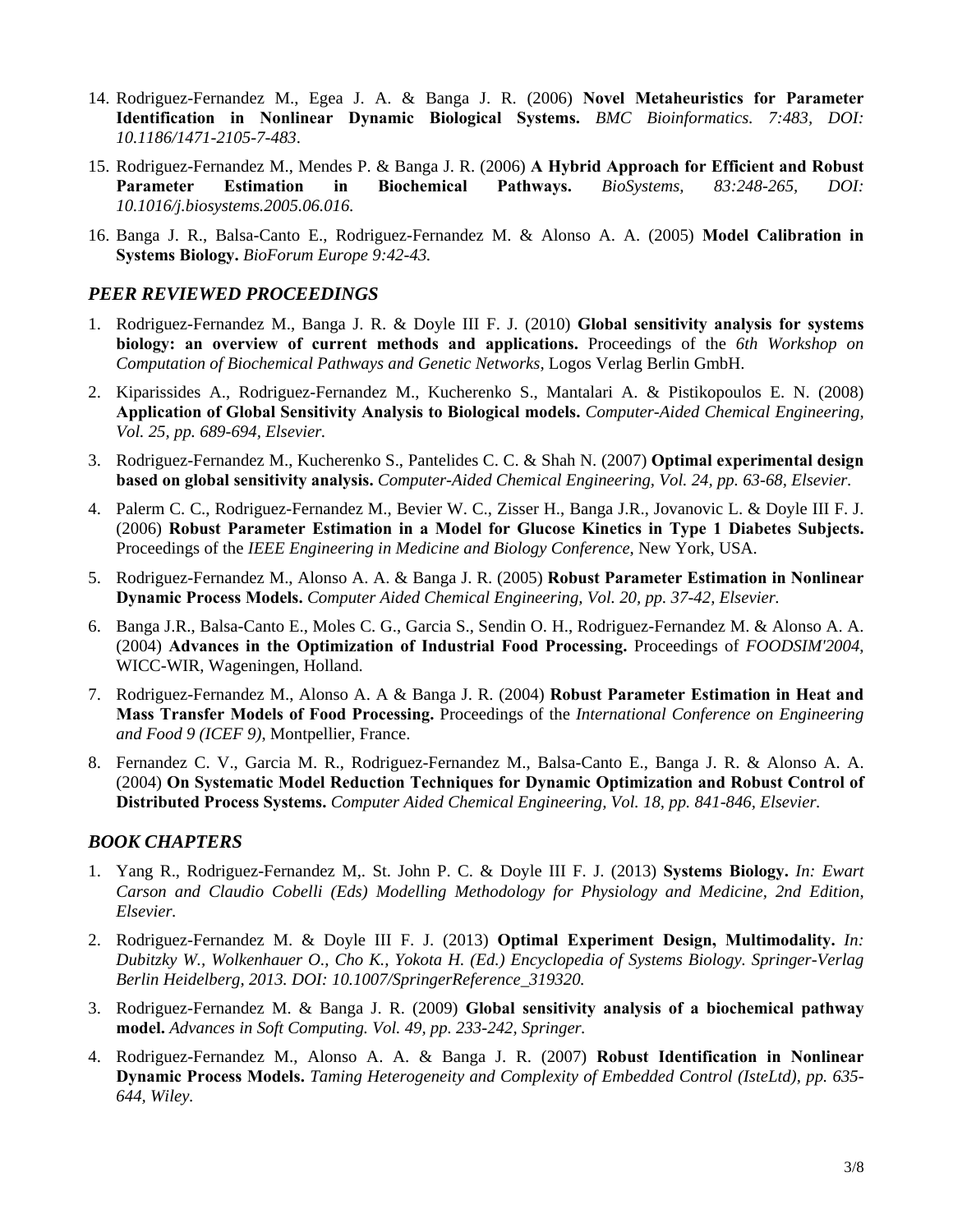- 5. Rodriguez-Fernandez M., Egea J. A. & Banga J. R. (2006) **Novel metaheuristics for parameter estimation and optimal experimental design in Systems Biology.** *Understanding and Exploiting Systems Biology in Bioprocesses and Biomedicine, pp. 85-91, Fundacion Cajamurcia.*
- 6. Balsa-Canto E., Rodriguez-Fernandez M., Alonso A. A. & Banga J. R. (2006) **Computational design of optimal dynamic experiments in systems biology: a case study in cell signalling***. Understanding and Exploiting Systems Biology in Bioprocesses and Biomedicine, pp. 103-117, Fundacion Cajamurcia.*

#### *CONFERENCES* (Presenter underlined)

- 1. Rodriguez-Fernandez M., Sriram K., Doyle III F. J. **Distinguishing normal, depressive and PTSD cortisol dynamics in humans through mathematical modelling.** *Society for Endocrinology BES 2013.* 18-21 March 2013, Harrogate, United Kingdom. Oral presentation.
- 2. Rodriguez-Fernandez M., Mirsky H., Doyle III F. J. **Global sensitivity analysis for deterministic and stochastic oscillating biological systems.** *International Conference on Systems Biology (ICSB2011).* 28 August-1 September 2011, Heidelberg/Mannheim, Germany. Oral presentation.
- 3. St. John P.**,** Rodriguez-Fernandez M., Doyle III F. J. **Advanced Global Optimization and Sensitivity Techniques for Analyzing Deterministic Circadian Models.** *12th Annual UC Systemwide Bioengineering Symposium*, 13-15 June 2011, Santa Barbara, USA. Poster.
- 4. Sriram K.**,** Rodriguez-Fernandez M., Doyle III F. J. **Dynamical analysis of the stress-induced heat-shock protein network in post-traumatic stress disorder (PTSD).** *12th Annual UC Systemwide Bioengineering Symposium*, 13-15 June 2011, Santa Barbara, USA. Poster.
- 5. Rodriguez-Fernandez M., Mirsky H., Doyle III F. J. **Novel global sensitivity analysis methodology accounting for the crucial role of the distribution of input parameters: application to a mammalian circadian clock model.** *Southern California Systems Biology Conference,* 29-30 January 2011, Irvine, USA. Invited speaker.
- 6. Grosman B., Rodriguez-Fernandez M., Yuraszeck T., Helwig B. G., Leon L. R., Doyle III F. J. **Modeling the Intra- and Extracellular Cytokine Signaling under Heat Stroke.** *International Conference on Systems Biology (ICSB2010).* 11-14 October 2010, Edinburg, U.K. Poster.
- 7. Gayer S., Heermann R., Zigann K., Jung K., Kremling A., Rodriguez-Fernandez M., Banga J. **Mathematical Modeling of the Inducible K+ Uptake System Kdp of E. coli.** *International Conference on Systems Biology (ICSB2010).* 10-14 October 2010, Edinburgh, U.K. Poster.
- 8. Rodriguez-Fernandez M. & Banga J. R. **SensSB.- A software toolbox for sensitivity analysis in systems biology models.** *International Conference on Systems Biology (ICSB2009).* 30 August-4 September 2009, Stanford, California, USA. Poster.
- 9. Rodriguez-Fernandez M., Yuraszeck T. M., Doyle III F. J. & Banga J. R. **A pseudo-global method for detecting parameters correlations in dynamic models of biological systems.** *International Conference on Systems Biology (ICSB2009).* 30 August-4 September 2009, Stanford, California, USA. Poster.
- 10. Yuraszeck T. M., Neveu P., Rodriguez-Fernandez M., Robinson A., Kosik K. S. & Doyle III F. J. **A mathematical model describing the pathophysiology of the 3R and 4R tau isoforms and its Implications for understanding Alzheimer's disease.** *International Conference on Systems Biology (ICSB2009).* 30 August-4 September 2009, Stanford, California, USA. Poster.
- 11. Yuraszeck T. M., Neveu P., Rodriguez-Fernandez M., Robinson A., Kosik K. S. & Doyle III F. J. **Development of a mathematical model to investigate the pathophysiology of tau protein.** *Foundations of Systems Biology in Engineering (FOSBE'09).* 9-12 August 2009, Denver, USA. Poster.
- 12. Rodriguez-Fernandez M., Egea J. A. & Banga J. R. **Global optimal experimental design for parameter estimation in systems biology***. IET BioSysBio 2009.* 23-25 March 2009, University of Cambridge, UK. Poster.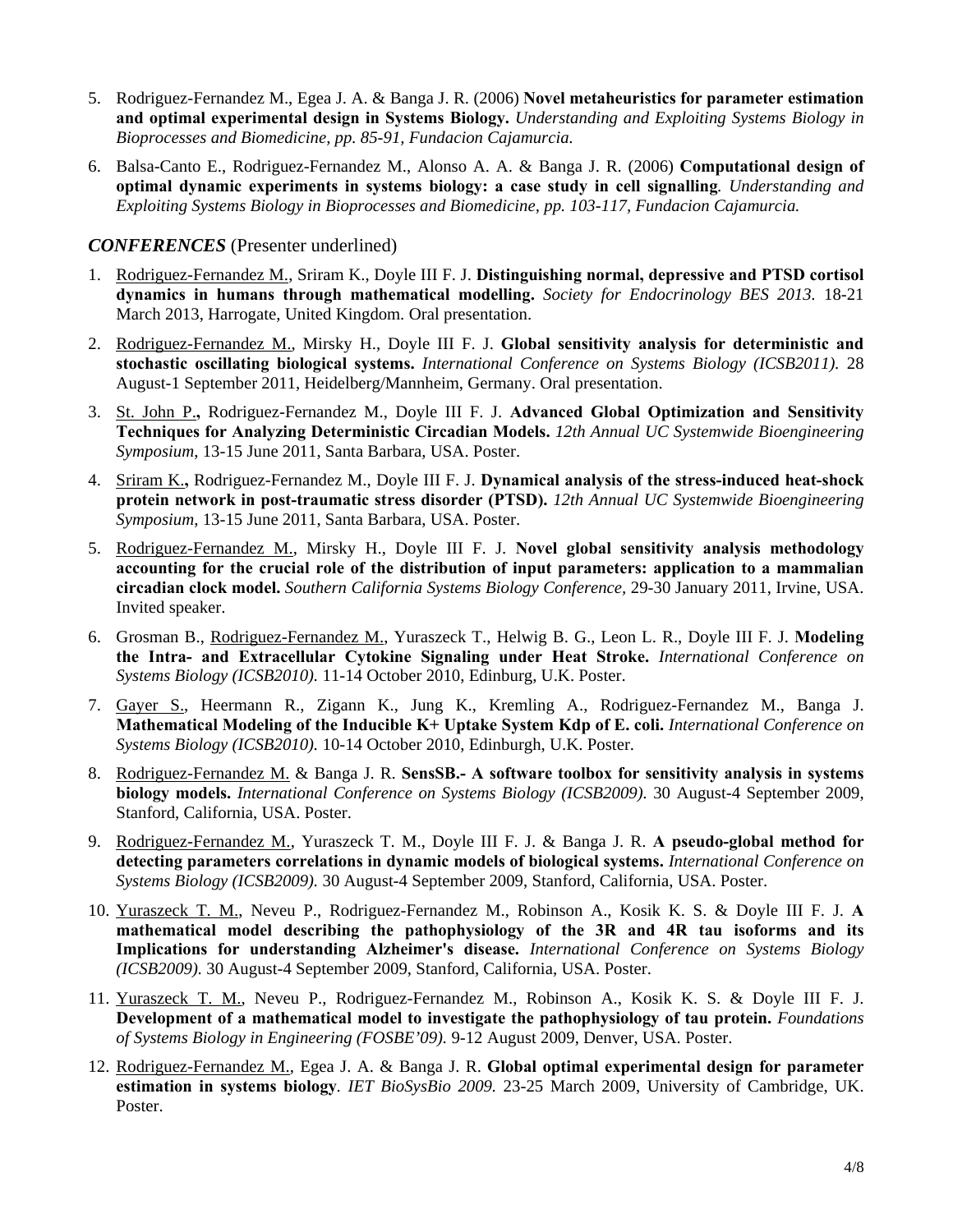- 13. Rodriguez-Fernandez M. & Banga J. R. **Global sensitivity analysis of a biochemical pathway model.** *2nd International Workshop on Practical Applications of Computational Biology & Bioinformatics (IWPACBB'09).* 22-24 October 2008, Salamanca, Spain. Oral presentation.
- 14. Rodriguez-Fernandez M. & Banga J. R. **Methods and tools for global sensitivity analysis of dynamic models of biological systems.** *Chemical and Biological Engineering Conference (CHEMPOR08).* 4-6 September 2008, Braga, Portugal. Oral presentation, **keynote**.
- 15. Rodriguez-Fernandez M. & Banga J. R. **Global sensitivity analysis methods for dynamic models in systems biology.** *International Conference on Systems Biology (ICSB2008).* 22-28 August 2008, Gothemburg, Sweden. Poster.
- 16. Rehberg M., Rodriguez-Fernandez M., Egea J. A., Kremling A. & Banga J. R**. Simultaneous model discrimination and parameter estimation in dynamic models of biological systems**. *International Conference on Systems Biology (ICSB2008).* 22-28 August 2008, Gothemburg, Sweden. Poster.
- 17. Kiparissides A., Rodriguez-Fernandez M., Kucherenko S., Mantalaris A. & Pistikopoulos E. N. **Application of Global Sensitivity Analysis to Biological models.** *European Symposium on Computer Aided Process Engineering: ESCAPE-18*. 1-4 June 2008, Lyon, France. Poster.
- 18. Rodriguez-Fernandez M., Kremling A. & Banga J. R. **Global sensitivity methods for identifiability analysis and model reformulation in systems biology.** *IET Biosysbio 2008*. 20-22 April 2008, London, UK. Poster.
- 19. Rodriguez-Fernandez M., Kucherenko S., Pantelides C. & Shah N. **Optimal Experimental Design based on Global Sensitivity Analysis.** *European Symposium on Computer Aided Process Engineering: ESCAPE-17*. 27-30 May 2007, Bucarest, Rumania. Oral presentation.
- 20. Balsa-Canto E., Rodriguez-Fernandez M., Alonso A. A. & Banga J. R. **Optimal Identification in Systems Biology. Applications in Cell Signalling**. *AIChE Annual Meeting,* 12-17 November, 2006, San Francisco, USA. Poster.
- 21. Palerm C. C., Rodriguez-Fernandez M., Bevier W. C., Zisser H., Banga J.R., Jovanovic L. & Doyle III F. J. **Robust Parameter Estimation in a Model for Glucose Kinetics in Type 1 Diabetes Subjects.** IEEE Engineering in Medicine and Biology Conference, 30 August-3 September 2006, New York, USA. Oral presentation.
- 22. Rodriguez-Fernandez M., Alonso A. A. & Banga J. R. **Robust Identification in Nonlinear Dynamic Process Models.** Second CTS Workshop, 10-12 July 2006, Paris, France. Oral presentation.
- 23. Rodriguez-Fernandez M., Egea J. A. & Banga J. R. **Novel metaheuristics for parameter estimation and optimal experimental design in Systems Biology.** First International Symposium on Systems Biology, 1-2 June 2006, Murcia, Spain. Poster.
- 24. Balsa-Canto E., Rodriguez-Fernandez M. & Banga J. R. **Computational Design of Optimal Dynamic Experiments in Systems Biology: a Case Study in Cell Signalling.** First International Symposium on Systems Biology, 1-2 June 2006, Murcia, Spain. Oral presentation.
- 25. Rodriguez-Fernandez M., Egea J. A. & Banga J. R. **Novel Metaheuristics for Parameter Estimation in Nonlinear Dynamic Biological Systems.** *European Conference on Mathematical and Theoretical Biology - ECMTB05*, 18-22 July 2005, Dresden, Germany. Oral presentation.
- 26. Rodriguez-Fernandez M., Alonso A. A. & Banga J. R. **Robust Parameter Estimation in Nonlinear Dynamic Process Models.** *European Symposium on Computer Aided Process Engineering: ESCAPE-15*, 29 May-1 June 2005, Barcelona, Spain. Oral presentation.
- 27. Rodriguez-Fernandez M., Moles C.G., Mendes P. & Banga J. R. **A Hybrid Approach for Efficient and Robust Parameter Estimation in Biochemical Pathways.** *5th International Conference on Systems Biology (ICSB 2004),* 9-13 October 2004, Heidelberg, Germany. Oral presentation.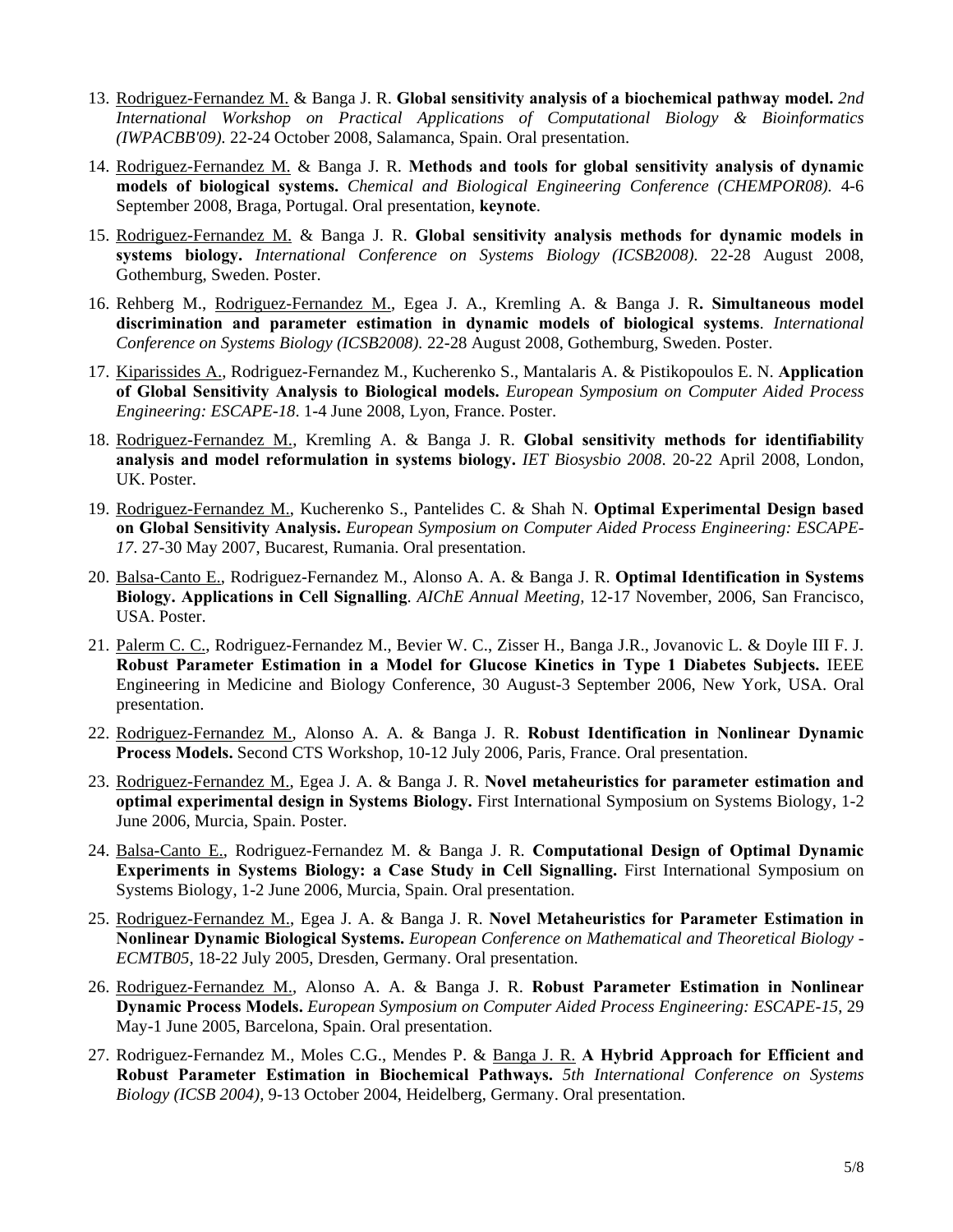- 28. Rodriguez-Fernandez M., Banga J. R. & Alonso A. A. **Parameter Estimation in Heat and Mass Transfer Models.** *First CTS Workshop*, 1-3 July 2004, Coimbra, Portugal. Oral presentation.
- 29. Banga J.R., Balsa-Canto E., Moles C. G., Garcia S., Sendin O. H., Rodriguez-Fernandez M. & Alonso A. A. **Advances in the Optimization of Industrial Food Processing.** *FOODSIM'2004 ,* 16-18 June 2004, WICC-WIR, Wageningen, Holland. Oral presentation.
- 30. Fernandez C.V., Garcia M.R., Rodriguez-Fernandez M., Balsa-Canto E., Banga J.R. & Alonso A.A. **On Systematic Model Reduction Techniques for Dynamic Optimization and Robust Control of Distributed Process Systems.** *European Symposium on Computer Aided Process Engineering (ESCAPE-14)*, 16-19 May 2004, Lisbon, Portugal. Poster.
- 31. Rodriguez-Fernandez M., Alonso A. A & Banga J. R. **Robust Parameter Estimation in Heat and Mass Transfer Models of Food Processing.** *International Conference on Engineering and Food 9 (ICEF 9)*, 7- 11 March 2004, Montpellier, France. Oral presentation.

# *INVITED TALKS AND SEMINARS*

August 2012: **Invited speaker** at the **US Army Research Institute of Environmental Medicine (USARIEM)***,*  Natick, USA

August 2012: **Invited speaker** at **Prof. Lauffenburger's Lab, Massachusetts Institute of Technology (MIT)***,*  Boston, USA

January 2011: **Invited speaker** at the **Southern California Systems Biology Conference**, Irvine, USA

January 2011: **Invited speaker** at the **UCSB NSF-IGERT Systems Biology Seminar Series**, Santa Barbara, USA

September 2010: **Invited speaker** at the **6th Workshop on Computation of Biochemical Pathways and Genetic Networks**, Heidelberg, Germany

August 2010: **Invited speaker** at the **ARL/ICB Crash Course in Systems Biology**, Berkeley, USA

April 2008: **Invited speaker** at the **SysMo Modelling Day**, Aberdeen, UK

July 2007: **Invited speaker** at the **PRISM Summer School (Marie Curie Research Training Network)**, Vigo, Spain

March 2007: **Invited speaker** at the **Centre for Process Systems Engineering** at **Imperial College**, London, UK

### *REVIEWING EXPERIENCE*

**Journal reviewer:** Bioinformatics, Bioprocess and Biosystems Engineering, BMC Systems Biology, Cells, Communications in Nonlinear Science and Numerical Simulation, Computers & Chemical Engineering, IEEE/ACM Transactions on Computational Biology and Bioinformatics, IET Systems Biology, Reliability Engineering & System Safety, Plos Computational Biology, Statistics and Computing, Water Research.

**Judge** for the **poster competition** at the 12th Annual UC System wide Bioengineering Symposium, 13-15 June, 2011, Santa Barbara, US

#### *HONORS AND AWARDS*

- 2012 **Licensed as Tenured Professor (Profesora Contratada Doctora)** by the Spanish National Agency for Quality Assessment and Accreditation (**ANECA**). PCD#: 2012-208
- 2009 **Jose Castillejo Visiting Fellowship** from the Spanish Ministry of Science and Innovation, for a 4 months research stay at the **UCSB** under the supervision of Prof. Francis J. Doyle III
- 2007 **Extraordinary doctorate award,** "Premio extraordinario de doctorado" (top prize for doctoral dissertations in the Spanish universities)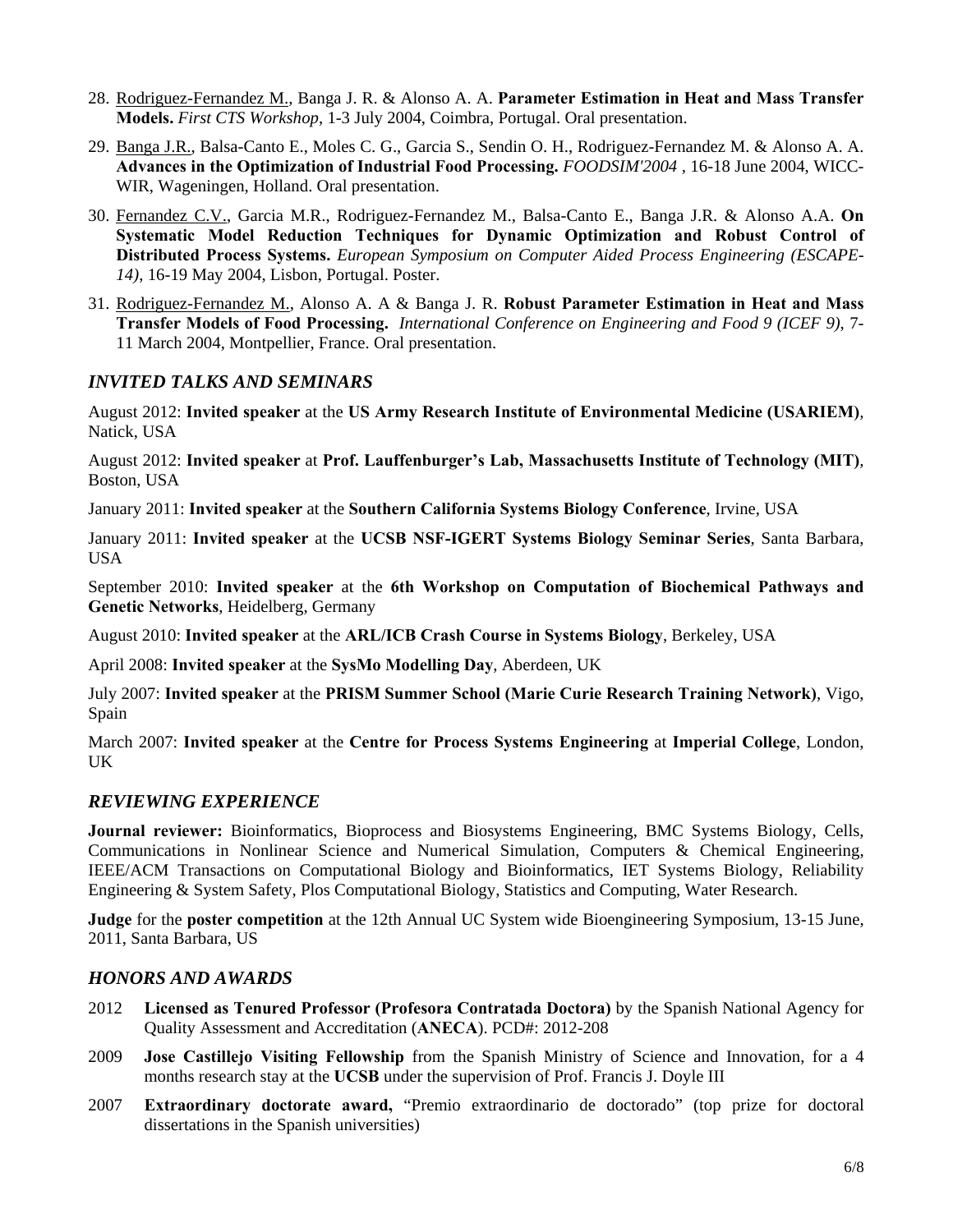- 2005 **Certificate of Teaching Proficiency** (Certificado de Aptitud Pedagógica, CAP)**,** Universidad de Santiago de Compostela
- 2005 **Xunta de Galicia Visiting Fellowship** for a 3 months research stay at the **UCSB** under the supervision of Prof. Francis J. Doyle III
- 2003 **Marie Curie Visiting Fellowship, CTS** (Control Training Site) for a 5 months research stay at **L2S-CNRS-Supélec** under the supervision of Prof. F. Lamnabhi-Lagarrigue and Prof. Eric Walter, Paris, France
- 2000 Awarded by the **GestalenT Project** (www.gestalent.com) with an exclusive program for training managing skills: *The seventy most talented senior university students*. Organized by the Instituto de Empresa and Hay Group (100 hours)

#### *LANGUAGES*

**Spanish:** Native language

**Galician:** Native language

**English:** Fluent. **C.A.E.** (Certificate in Advanced English, University of Cambridge)

**French:** Fluent. **D.E.L.F.** (Diplome d'Études en Leangue Française). 2nd Degré

#### *COMPLEMENTARY EDUCATION*

- July 2008- Feb 2010 **Sysmo-DB PAL**: SysMO-DB is a project aiming to create a web-based platform, and tooling, for finding, sharing and exchanging Data, Models and Processes in Systems Biology. During this period I worked as SysMO-DB PAL (Project Area Liason) which are "front line" experimentalists, modelers and bioinformaticians from each of the SysMO (Systems Biology for Micro-Organisms) Consortium projects who act as SysMO-DB advocates and communicate SysMO-DB progress back to their projects
- 26-30 July 2009 **ERASysBio Summer School - Data Management for Systems Biology II.**  Universidad de Verano de Adeje, Tenerife, Spain (30 hours)
- Feb 2009 **Skipper certificate PER** (Patrón de Embarcaciones de Recreo): Valid worldwide for operation of leisure crafts up to 12m and up to 12 miles from the coast
- 9-12 Sep 2008 **Summer School on Sensitivity Analysis.** Venice, Italy. Organized by the Joint Research Centre of the European Commission together with the Centre IDEAS from University Ca' Foscari and Venice International University (20 hours)
- 2007-2008 **First year of the degree in Psychology,** Spanish Open University (UNED) (700 hours)
- Nov 2007 **Stochastic and Random Dynamics Curse.** Imperial College, London, UK (25 hours)
- Oct 2006 **Residential Development Event for Post-doctoral Staff.** Imperial College, UK (20 hours)
- June 2004 **PADI scuba certification:** Open water diver
- May 2003 **Introduction to Geometric Nonlinear Control Theory** Course. Institute of Systems Theory and Automatic Control (IST), University of Stuttgart (Germany) (20 hours)

#### Feb-March **Modules of FAP (Formation en Automatique)**, Paris (France)

2003

*Modelling and boundary control of finite dimensional systems* (21 hours)

Courses from the Marie Curie European Control Training Site

- *Modelling and control of chemical and biotechnological processes* (21 hours)
- *Modelling and nonlinear and adaptive compensation of friction* (21 hours)
- *Control of oscillating mechanical systems, synchronisation and chaos* (21 hours)
- *Algebraic analysis of control systems defined by partial differential equations* (21 hours)
- *Nonlinear control of electrical and electromechanical systems* (21 hours)